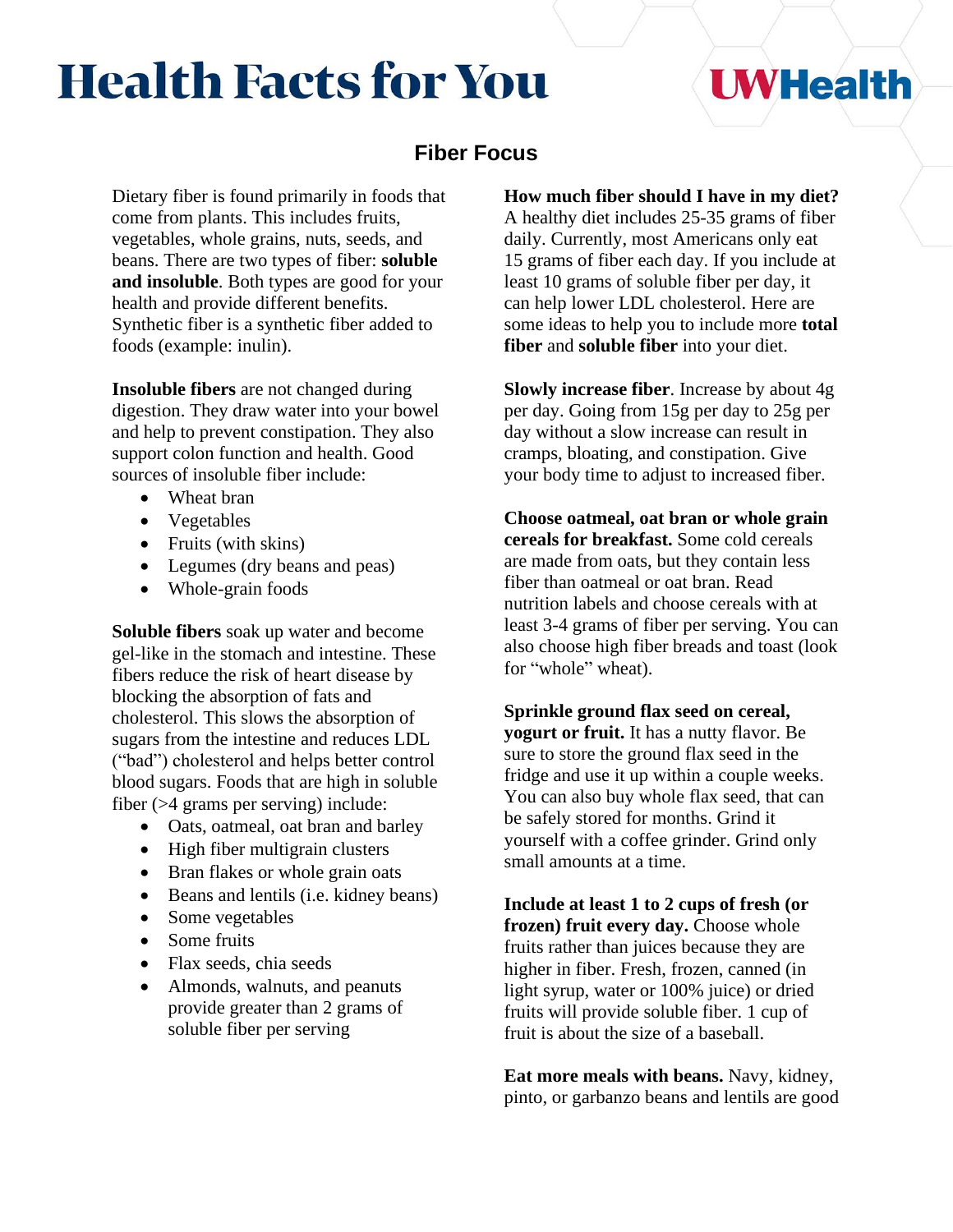protein substitutes for meat. When you buy canned beans, be sure they are the no added salt version, or drain and rinse beans prior to use.

**Include low starch vegetables in your meals and snacks.** Aim to eat 2 to 3 cups every day. Try to fill half your plate with vegetables at lunch and dinner. Use fresh or frozen vegetables most of the time. Pick frozen vegetables that **do not** have any sauces or seasonings added. If you use canned vegetables, use the no salt added version.

**Choose high quality whole grains.** This includes products made from oat, barley, wheat, bran, rye, quinoa, wild or brown rice, millet, or amaranth. Be sure to purchase 100% whole grain or products where "whole" is used in the first ingredient.

**Be sure to drink 8-10 (8 ounce) glasses of fluid or more every day.** Fiber and water work together. Without enough fluid, high fiber meal plans can be constipating, since fiber absorbs large amounts of water. When you increase fiber in your everyday eating, it is best to do this over several weeks to prevent problems with bloating, gas or diarrhea.

#### **Tips for Reading Food Labels to Increase Fiber in Your Diet**

- Look for the word **"whole"** grain (such as oats, barley, wheat, rye, or corn) in the ingredient list as one of the first ingredients or foods labeled with **100% whole grain** on the front of the package.
- Limit foods with **"refined"** or "**enriched"** grains. Refined foods often have less fiber and vitamins/minerals. Enriched foods have nutrients added back into the food that are removed in processing.

Enriched foods do not have all the nutrients added that are removed.

- Choose foods that are "**fortified**" as these have additional vitamins and minerals that the American diets lack.
- Choose foods that have **at least 3 grams** of dietary fiber per serving or more than 5% daily value. These are considered "significant" sources of dietary fiber.
- It is not required for food products to have soluble and insoluble fiber listed on the food label. However, if the packaging claims to have soluble or insoluble fiber then the grams must be listed on the label.
- Ingredients are listed by quantity. Those that are in higher amounts are listed in the beginning of the ingredient list. If you see a whole grain as one of the first 3 ingredients, it means that it is considered a significant source.

#### **High Fiber Fruits**

#### **(more than 3 grams per serving)**

- Apple, large unpeeled\*
- Avocado,  $\frac{1}{2}$ \*
- Blackberries,  $\frac{1}{2}$  cup\*
- Blueberries,  $\frac{1}{2}$  cup
- Banana,  $8\frac{3}{4}$ "\*
- Dates, 3 dried\*
- Orange, 1 medium\*
- Pear, 1 unpeeled\*
- Prunes, 5 dried\*
- Raspberries,  $\frac{1}{2}$  cup
- Raisins, 1.5 oz about 75

## **Moderate Fiber Fruits**

## **(less than 2 grams per serving)**

- Apricots, 4 halves canned or dried
- Applesauce cooked,  $\frac{1}{2}$  cup
- Cantaloupe,  $\frac{1}{2}$  cup
- Cherries sweet,  $\frac{1}{2}$  cup